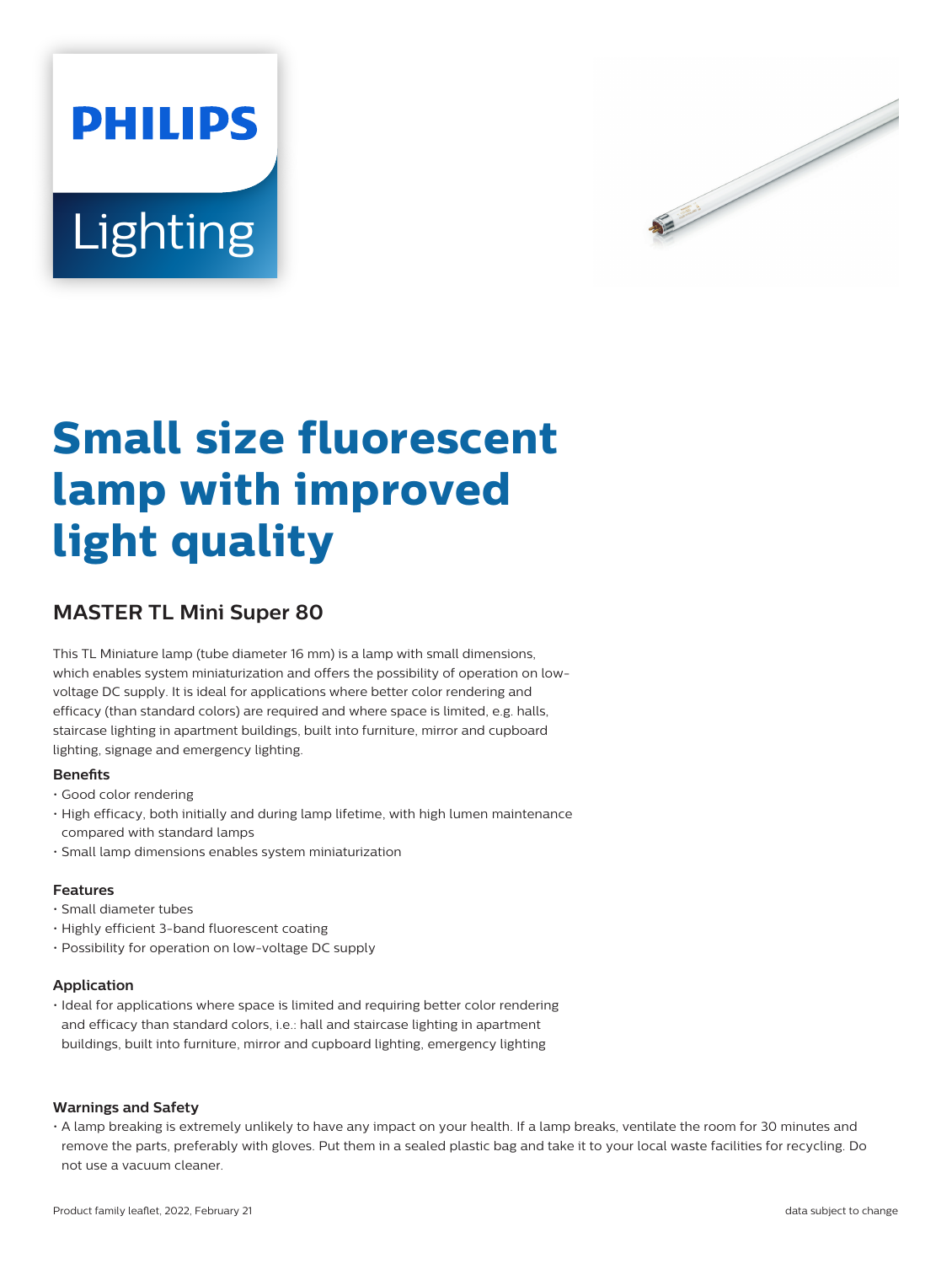# **MASTER TL Mini Super 80**

**Versions**



**G5**

## **Dimensional drawing**



|  | B(max)           | B (min) | $C$ (max)                                                                                                                                                                                                                                                                                                         |
|--|------------------|---------|-------------------------------------------------------------------------------------------------------------------------------------------------------------------------------------------------------------------------------------------------------------------------------------------------------------------|
|  |                  |         | 302.5 mm                                                                                                                                                                                                                                                                                                          |
|  |                  | mm      |                                                                                                                                                                                                                                                                                                                   |
|  |                  |         | 302.5 mm                                                                                                                                                                                                                                                                                                          |
|  |                  | mm      |                                                                                                                                                                                                                                                                                                                   |
|  |                  |         |                                                                                                                                                                                                                                                                                                                   |
|  |                  |         |                                                                                                                                                                                                                                                                                                                   |
|  |                  |         | 302.5 mm                                                                                                                                                                                                                                                                                                          |
|  |                  | mm      |                                                                                                                                                                                                                                                                                                                   |
|  |                  |         |                                                                                                                                                                                                                                                                                                                   |
|  |                  |         |                                                                                                                                                                                                                                                                                                                   |
|  | $D(max)$ A (max) |         | MASTER TL Mini Super 80 16 mm 288.3 mm 295.4 mm 293.0<br>MASTER TL Mini Super 80 16 mm 288.3 mm 295.4 mm 293.0<br>MASTER TL Mini Super 80 16 mm 516.9 mm 524.0 mm 521.6 mm 531.1 mm<br>MASTER TL Mini Super 80 16 mm 288.3 mm 295.4 mm 293.0<br>MASTER TL Mini Super 80 16 mm 516.9 mm 524.0 mm 521.6 mm 531.1 mm |

| <b>Approval and Application</b>     |                   |
|-------------------------------------|-------------------|
| Mercury (Hg) Content (Max)          | 2.5 <sub>mg</sub> |
| Mercury (Hg) Content (Nom)          | 3.0 <sub>mg</sub> |
|                                     |                   |
| <b>Controls and Dimming</b>         |                   |
| Dimmable                            | Yes               |
|                                     |                   |
| <b>General Information</b>          |                   |
| Cap-Base                            | G5                |
|                                     |                   |
| <b>Light Technical</b>              |                   |
| <b>Colour Rendering Index (Nom)</b> | 82                |
| Lumen Maintenance 10000 h (Nom)     | 71 %              |
| Lumen Maintenance 5000 h (Nom)      | 77 %              |
|                                     |                   |
| <b>Mechanical and Housing</b>       |                   |
| <b>Bulb Shape</b>                   | T <sub>5</sub>    |
|                                     |                   |

#### **Operating and Electrical**

## **Approval and Application**

| Order Code | <b>Full Product Name</b>                    | Energy Consumption kWh/1000 h |
|------------|---------------------------------------------|-------------------------------|
| 70474027   | MASTER TL Mini Super 80 8W/827 1FM/10X25CC  | 8 kWh                         |
| 71638527   | MASTER TL Mini Super 80 8W/830 1FM/10X25CC  | 8 kWh                         |
| 71642227   | MASTER TL Mini Super 80 8W/840 1FM/10X25CC  | 8 kWh                         |
| 71681127   | MASTER TL Mini Super 80 13W/830 1FM/10X25CC | 14 kWh                        |
| 71685927   | MASTER TL Mini Super 80 13W/840 1FM/10X25CC | 14 kWh                        |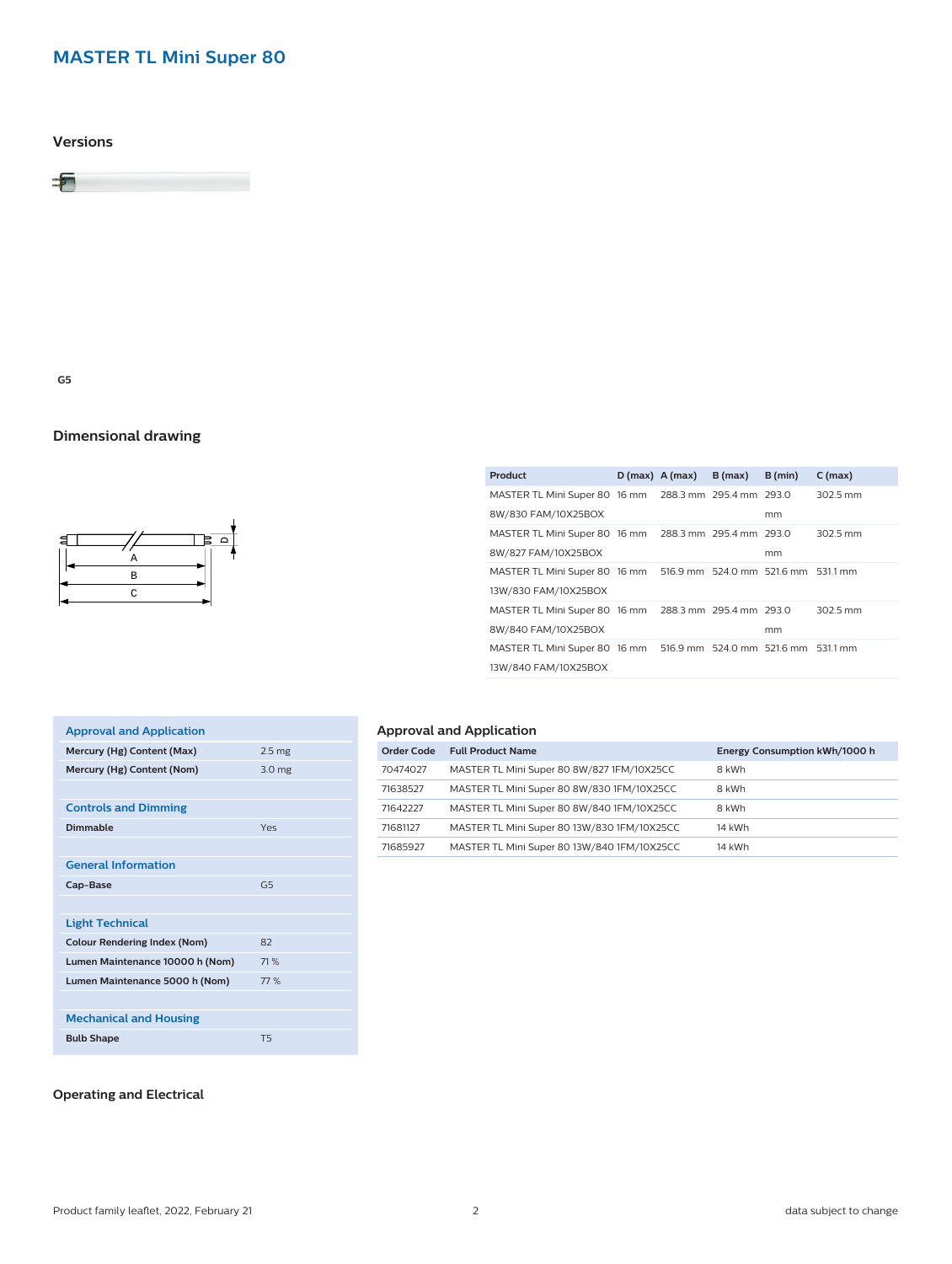## **MASTER TL Mini Super 80**

|          |                              | Lamp    |         |       |  |  |  |  |
|----------|------------------------------|---------|---------|-------|--|--|--|--|
|          |                              | Current | Voltage | Power |  |  |  |  |
|          | Order Code Full Product Name | (Nom)   | (Nom)   | (Nom) |  |  |  |  |
| 70474027 | MASTER TL Mini Super 80      | 0.145A  | 56 V    | 7.1 W |  |  |  |  |
|          | 8W/827 1FM/10X25CC           |         |         |       |  |  |  |  |
| 71638527 | MASTER TL Mini Super 80      | 0.145A  | 56 V    | 7.1 W |  |  |  |  |
|          | 8W/830 1FM/10X25CC           |         |         |       |  |  |  |  |
| 71642227 | MASTER TL Mini Super 80      | 0.145A  | 56 V    | 7.1 W |  |  |  |  |
|          | 8W/840 1FM/10X25CC           |         |         |       |  |  |  |  |

|                              | Lamp    |                |        |  |  |
|------------------------------|---------|----------------|--------|--|--|
|                              | Current | <b>Voltage</b> | Power  |  |  |
| Order Code Full Product Name | (Nom)   | (Nom)          | (Nom)  |  |  |
| MASTER TL Mini Super 80      | 0.170A  | 90 V           | 13.1 W |  |  |
| 13W/830 1FM/10X25CC          |         |                |        |  |  |
| MASTER TL Mini Super 80      | 0.170A  | 90 V           | 13.1 W |  |  |
| 13W/840 1FM/10X25CC          |         |                |        |  |  |
|                              |         |                |        |  |  |

#### **General Information**

|          |                              | Life To 50%     |                 |                 |  |
|----------|------------------------------|-----------------|-----------------|-----------------|--|
|          |                              | <b>Failures</b> | Life To 10%     | Life To 50%     |  |
|          |                              | Preheat         | <b>Failures</b> | <b>Failures</b> |  |
|          | Order Code Full Product Name | (Nom)           | (Nom)           | (Nom)           |  |
| 70474027 | MASTER TL Mini Super 80      | 10000 h         | 5000 h          | 10000 h         |  |
|          | 8W/827 1FM/10X25CC           |                 |                 |                 |  |
| 71638527 | MASTER TL Mini Super 80      | 10000 h         | 5000 h          | 10000 h         |  |
|          | 8W/830 1FM/10X25CC           |                 |                 |                 |  |
| 71642227 | MASTER TL Mini Super 80      | 10000 h         | 5000 h          | 10000 h         |  |
|          | 8W/840 1FM/10X25CC           |                 |                 |                 |  |

|          |                              | Life To 50%     |                   |                 |
|----------|------------------------------|-----------------|-------------------|-----------------|
|          |                              | <b>Failures</b> | $I$ ife To $10\%$ | Life To 50%     |
|          |                              | Preheat         | <b>Failures</b>   | <b>Failures</b> |
|          | Order Code Full Product Name | (Nom)           | (Nom)             | (Nom)           |
| 71681127 | MASTER TL Mini Super 80      | 8000 h          | 4000 h            | 8000 h          |
|          | 13W/830 1FM/10X25CC          |                 |                   |                 |
| 71685927 | MASTER TL Mini Super 80      | 8000 h          | 4000 h            | 8000 h          |
|          | 13W/840 1FM/10X25CC          |                 |                   |                 |

## **Light Technical (1/2)**

|          |                      | Chromaticity        | Chromaticity        |        |                    |          |                     | Chromaticity | Chromaticity        |
|----------|----------------------|---------------------|---------------------|--------|--------------------|----------|---------------------|--------------|---------------------|
| Order    | <b>Full Product</b>  | <b>Coordinate X</b> | <b>Coordinate Y</b> | Colour | Colour             | Order    | <b>Full Product</b> | Coordinate X | <b>Coordinate Y</b> |
| Code     | <b>Name</b>          | (Nom)               | (Nom)               | Code   | <b>Designation</b> | Code     | Name                | (Nom)        | (Nom)               |
| 70474027 | MASTER TL Mini 0.463 |                     | 0.42                | 827    | Incandescent       |          | 8W/840 1FM/         |              |                     |
|          | Super 80             |                     |                     |        | White              |          | 10X25CC             |              |                     |
|          | 8W/827 1FM/          |                     |                     |        |                    | 71681127 | MASTER TL Mini 0.44 |              | 0.403               |
|          | 10X25CC              |                     |                     |        |                    |          | Super 80            |              |                     |
| 71638527 | MASTER TL Mini 0.44  |                     | 0.403               | 830    | Warm White         |          | 13W/830 1FM/        |              |                     |
|          | Super 80             |                     |                     |        | (WW)               |          | 10X25CC             |              |                     |
|          | 8W/830 1FM/          |                     |                     |        |                    | 71685927 | MASTER TL Mini 0.38 |              | 0.38                |
|          | 10X25CC              |                     |                     |        |                    |          | Super 80            |              |                     |
| 71642227 | MASTER TL Mini 0.38  |                     | 0.38                | 841    | Cool White         |          | 13W/840 1FM/        |              |                     |
|          | Super 80             |                     |                     |        | (CW)               |          | 10X25CC             |              |                     |

# **Light Technical (2/2)**

|          |                     | Correlated  |              | <b>Luminous</b> |            |          |                     | Correlated  |              | Luminous |                 |
|----------|---------------------|-------------|--------------|-----------------|------------|----------|---------------------|-------------|--------------|----------|-----------------|
|          |                     | Colour      | Lumen        | <b>Efficacy</b> |            |          |                     | Colour      | Lumen        | Efficacy |                 |
| Order    | <b>Full Product</b> | Temperature | Maintenance  | (rated)         | Luminous   | Order    | <b>Full Product</b> | Temperature | Maintenance  | (rated)  | <b>Luminous</b> |
| Code     | Name                | (Nom)       | 2000 h (Nom) | (Nom)           | Flux (Nom) | Code     | Name                | (Nom)       | 2000 h (Nom) | (Nom)    | Flux (Nom)      |
| 70474027 | <b>MASTER TL</b>    | 2700 K      | 85%          | 59 lm/W         | 450 lm     |          | 8W/830 1FM/         |             |              |          |                 |
|          | Mini Super 80       |             |              |                 |            |          | 10X25CC             |             |              |          |                 |
|          | 8W/8271FM/          |             |              |                 |            | 71642227 | <b>MASTER TL</b>    | 4000 K      | 85%          | 59 lm/W  | 450 lm          |
|          | 10X25CC             |             |              |                 |            |          | Mini Super 80       |             |              |          |                 |
| 71638527 | <b>MASTER TL</b>    | 3000 K      | 85%          | 59 lm/W         | 450 lm     |          | 8W/840 1FM/         |             |              |          |                 |
|          | Mini Super 80       |             |              |                 |            |          | 10X25CC             |             |              |          |                 |
|          |                     |             |              |                 |            |          |                     |             |              |          |                 |

**Colour Colour Code**

830 Warm White (WW)

841 Cool White (CW)

**Designation**